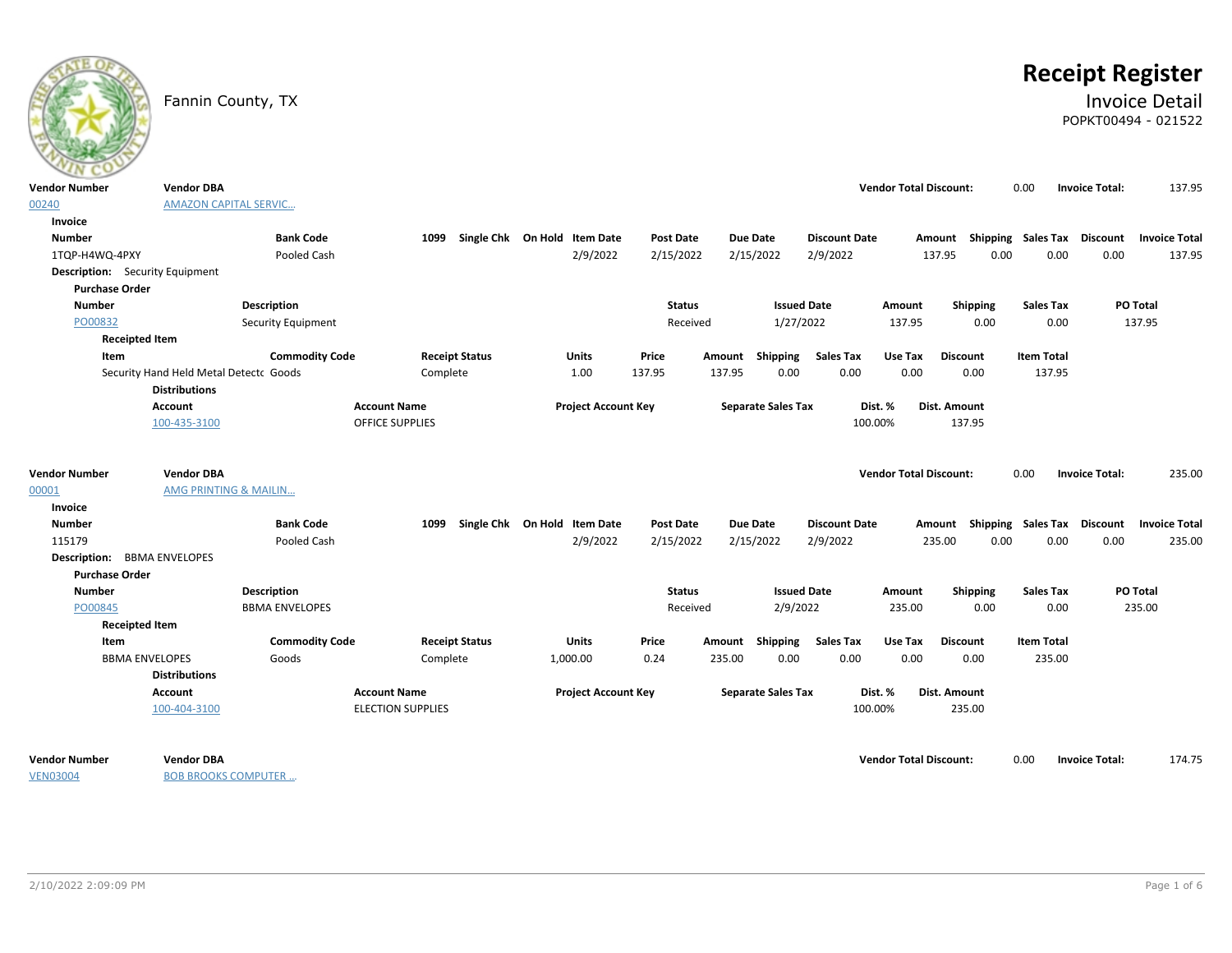| Invoice               |                                                               |                               |                            |                              |                            |                           |                      |                               |                                    |                   |                       |                      |
|-----------------------|---------------------------------------------------------------|-------------------------------|----------------------------|------------------------------|----------------------------|---------------------------|----------------------|-------------------------------|------------------------------------|-------------------|-----------------------|----------------------|
| Number                |                                                               | <b>Bank Code</b>              | 1099                       | Single Chk On Hold Item Date | Post Date                  | <b>Due Date</b>           | <b>Discount Date</b> |                               | Amount Shipping Sales Tax          |                   | Discount              | <b>Invoice Total</b> |
| 50937                 |                                                               | Pooled Cash                   |                            |                              | 2/10/2022<br>2/15/2022     | 2/15/2022                 | 2/10/2022            | 170.00                        | 4.75                               | 0.00              | 0.00                  | 174.75               |
|                       | <b>Description: TONER FOR BALLOT PRINTER</b>                  |                               |                            |                              |                            |                           |                      |                               |                                    |                   |                       |                      |
| <b>Purchase Order</b> |                                                               |                               |                            |                              |                            |                           |                      |                               |                                    |                   |                       |                      |
| Number                |                                                               | <b>Description</b>            |                            |                              | <b>Status</b>              |                           | <b>Issued Date</b>   | Amount                        | Shipping                           | <b>Sales Tax</b>  |                       | <b>PO Total</b>      |
| PO00837               |                                                               | TONER FOR BALLOT PRINTER      |                            |                              | Received                   |                           | 2/2/2022             | 170.00                        | 4.75                               | 0.00              |                       | 174.75               |
|                       | <b>Receipted Item</b>                                         |                               |                            |                              |                            |                           |                      |                               |                                    |                   |                       |                      |
| Item                  |                                                               | <b>Commodity Code</b>         | <b>Receipt Status</b>      | Units                        | Price                      | Shipping<br>Amount        | <b>Sales Tax</b>     | Use Tax                       | <b>Discount</b>                    | <b>Item Total</b> |                       |                      |
|                       | Ballot Toners Part No. 44844512 Goods<br><b>Distributions</b> |                               | Complete                   | 2.00                         | 85.00                      | 170.00                    | 0.00<br>4.75         | 0.00                          | 0.00                               | 174.75            |                       |                      |
|                       | <b>Account</b>                                                | <b>Account Name</b>           |                            |                              | <b>Project Account Key</b> | <b>Separate Sales Tax</b> |                      | Dist. %<br>Dist. Amount       |                                    |                   |                       |                      |
|                       | 100-404-3100                                                  | <b>ELECTION SUPPLIES</b>      |                            |                              |                            |                           |                      | 100.00%                       | 174.75                             |                   |                       |                      |
| <b>Vendor Number</b>  | <b>Vendor DBA</b>                                             |                               |                            |                              |                            |                           |                      | <b>Vendor Total Discount:</b> |                                    | 0.00              | <b>Invoice Total:</b> | 2,856.03             |
| <b>VEN02986</b>       | <b>ECONO SIGNS LLC</b>                                        |                               |                            |                              |                            |                           |                      |                               |                                    |                   |                       |                      |
| Invoice               |                                                               |                               |                            |                              |                            |                           |                      |                               |                                    |                   |                       |                      |
| <b>Number</b>         |                                                               | <b>Bank Code</b>              | 1099                       | Single Chk On Hold Item Date | <b>Post Date</b>           | <b>Due Date</b>           | <b>Discount Date</b> |                               | Amount Shipping Sales Tax Discount |                   |                       | <b>Invoice Total</b> |
| 10-972764             |                                                               | Pooled Cash                   |                            |                              | 2/10/2022<br>2/15/2022     | 2/15/2022                 | 2/10/2022            | 2,667.82                      | 188.21                             | 0.00              | 0.00                  | 2,856.03             |
| <b>Purchase Order</b> | <b>Description:</b> PCT 3 POSTS AND SIGN HARDWARE             |                               |                            |                              |                            |                           |                      |                               |                                    |                   |                       |                      |
| <b>Number</b>         |                                                               | <b>Description</b>            |                            |                              | <b>Status</b>              |                           | <b>Issued Date</b>   | Amount                        | <b>Shipping</b>                    | Sales Tax         |                       | PO Total             |
| PO00806               |                                                               | PCT 3 POSTS AND SIGN HARDWARE |                            |                              | Received                   |                           | 1/19/2022            | 2,667.82                      | 188.21                             | 0.00              |                       | 2,856.03             |
|                       | <b>Receipted Item</b>                                         |                               |                            |                              |                            |                           |                      |                               |                                    |                   |                       |                      |
| Item                  |                                                               | <b>Commodity Code</b>         | <b>Receipt Status</b>      | Units                        | Price                      | Amount<br>Shipping        | <b>Sales Tax</b>     | Use Tax                       | <b>Discount</b>                    | <b>Item Total</b> |                       |                      |
|                       | POSTS AND HARDWARE                                            | Goods                         | Complete                   | 1.00                         | 2,667.82                   | 2,667.82<br>188.21        | 0.00                 | 0.00                          | 0.00                               | 2,856.03          |                       |                      |
|                       | <b>Distributions</b>                                          |                               |                            |                              |                            |                           |                      |                               |                                    |                   |                       |                      |
|                       | <b>Account</b>                                                | <b>Account Name</b>           |                            |                              | <b>Project Account Key</b> | <b>Separate Sales Tax</b> |                      | Dist. %<br>Dist. Amount       |                                    |                   |                       |                      |
|                       | 230-623-3430                                                  |                               | R&B MAT. HARDWARE & LUMBER |                              |                            |                           |                      | 100.00%                       | 2,856.03                           |                   |                       |                      |
| <b>Vendor Number</b>  | <b>Vendor DBA</b>                                             |                               |                            |                              |                            |                           |                      | <b>Vendor Total Discount:</b> |                                    | 0.00              | <b>Invoice Total:</b> | 1,381.57             |
| 00378                 | <b>JPMORGAN CHASE BANK</b>                                    |                               |                            |                              |                            |                           |                      |                               |                                    |                   |                       |                      |
| Invoice               |                                                               |                               |                            |                              |                            |                           |                      |                               |                                    |                   |                       |                      |
| Number                |                                                               | <b>Bank Code</b>              | 1099                       | Single Chk On Hold Item Date | <b>Post Date</b>           | <b>Due Date</b>           | <b>Discount Date</b> |                               | Amount Shipping Sales Tax Discount |                   |                       | <b>Invoice Total</b> |
| INV0004324            |                                                               | Pooled Cash                   |                            | 2/9/2022                     | 2/15/2022                  | 2/15/2022                 | 2/9/2022             | 549.00                        | 0.00                               | 0.00              | 0.00                  | 549.00               |
|                       | <b>Description:</b> TIME CAPSULE CONTAINER                    |                               |                            |                              |                            |                           |                      |                               |                                    |                   |                       |                      |
| <b>Purchase Order</b> |                                                               |                               |                            |                              |                            |                           |                      |                               |                                    |                   |                       |                      |
| <b>Number</b>         |                                                               | <b>Description</b>            |                            |                              | <b>Status</b>              |                           | <b>Issued Date</b>   | Amount                        | <b>Shipping</b>                    | Sales Tax         |                       | PO Total             |
| PO00804               |                                                               | TIME CAPSULE CONTAINER        |                            |                              | Received                   |                           | 1/19/2022            | 549.00                        | 0.00                               | 0.00              |                       | 549.00               |
|                       | <b>Receipted Item</b>                                         |                               |                            |                              |                            |                           |                      |                               |                                    |                   |                       |                      |
| Item                  |                                                               | <b>Commodity Code</b>         | <b>Receipt Status</b>      | Units                        | Price                      | Amount<br>Shipping        | <b>Sales Tax</b>     | Use Tax                       | <b>Discount</b>                    | <b>Item Total</b> |                       |                      |
|                       | MEDIUM SIZE COMPOSITE TIME (Goods)                            |                               | Complete                   | 1.00                         | 549.00                     | 549.00                    | 0.00<br>0.00         | 0.00                          | 0.00                               | 549.00            |                       |                      |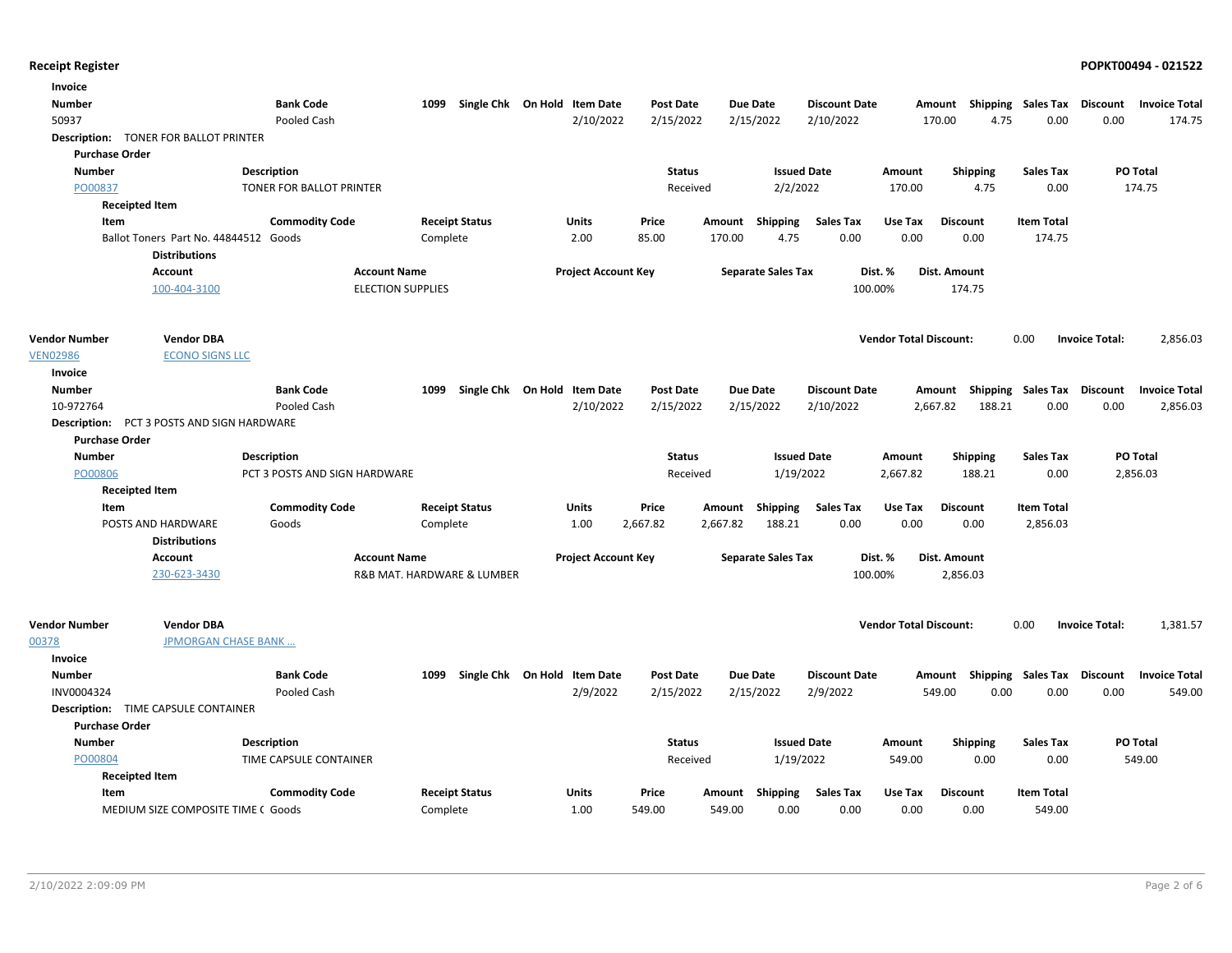| <b>Distributions</b>                     |                                              |                               |                              |                           |                 |                           |                      |                  |                         |                           |          |                                |
|------------------------------------------|----------------------------------------------|-------------------------------|------------------------------|---------------------------|-----------------|---------------------------|----------------------|------------------|-------------------------|---------------------------|----------|--------------------------------|
| <b>Account</b>                           | <b>Account Name</b>                          |                               | <b>Project Account Key</b>   |                           |                 | <b>Separate Sales Tax</b> | Dist. %              |                  | Dist. Amount            |                           |          |                                |
| 413-413-4420                             |                                              | OTHER PROFESSIONAL SERVICES   |                              |                           |                 |                           | 100.00%              |                  | 549.00                  |                           |          |                                |
|                                          |                                              |                               |                              |                           |                 |                           |                      |                  |                         |                           |          |                                |
| Invoice                                  |                                              |                               |                              |                           |                 |                           |                      |                  |                         |                           |          |                                |
| <b>Number</b>                            | <b>Bank Code</b>                             | 1099                          | Single Chk On Hold Item Date | <b>Post Date</b>          | <b>Due Date</b> |                           | <b>Discount Date</b> |                  | Amount<br>Shipping      | <b>Sales Tax Discount</b> |          | <b>Invoice Total</b>           |
| INV0004325                               | Pooled Cash                                  |                               | 2/9/2022                     | 2/15/2022                 | 2/15/2022       |                           | 2/9/2022             |                  | 340.00<br>0.00          | 0.00                      | 0.00     | 340.00                         |
| Description:<br><b>CONFERENCE FEES</b>   |                                              |                               |                              |                           |                 |                           |                      |                  |                         |                           |          |                                |
| <b>Purchase Order</b>                    |                                              |                               |                              |                           |                 | <b>Issued Date</b>        |                      |                  |                         |                           | PO Total |                                |
| Number<br>PO00821                        | <b>Description</b><br><b>CONFERENCE FEES</b> |                               |                              | <b>Status</b><br>Received |                 | 1/25/2022                 |                      | Amount<br>340.00 | <b>Shipping</b><br>0.00 | Sales Tax<br>0.00         | 340.00   |                                |
| <b>Receipted Item</b>                    |                                              |                               |                              |                           |                 |                           |                      |                  |                         |                           |          |                                |
| Item                                     | <b>Commodity Code</b>                        | <b>Receipt Status</b>         | <b>Units</b>                 | Price                     | Amount          | Shipping                  | <b>Sales Tax</b>     | Use Tax          | <b>Discount</b>         | <b>Item Total</b>         |          |                                |
| CONFERENC FEES - KENNY DUFFE Goods       |                                              | Complete                      | 1.00                         | 340.00                    | 340.00          | 0.00                      | 0.00                 | 0.00             | 0.00                    | 340.00                    |          |                                |
| <b>Distributions</b>                     |                                              |                               |                              |                           |                 |                           |                      |                  |                         |                           |          |                                |
| <b>Account</b>                           | <b>Account Name</b>                          |                               | <b>Project Account Key</b>   |                           |                 | <b>Separate Sales Tax</b> | Dist. %              |                  | Dist. Amount            |                           |          |                                |
| 100-400-4270                             |                                              | OUT OF COUNTY TRAVEL/TRAINING |                              |                           |                 |                           | 100.00%              |                  | 340.00                  |                           |          |                                |
|                                          |                                              |                               |                              |                           |                 |                           |                      |                  |                         |                           |          |                                |
| Invoice                                  |                                              |                               |                              |                           |                 |                           |                      |                  |                         |                           |          |                                |
| <b>Number</b>                            | <b>Bank Code</b>                             | 1099                          | Single Chk On Hold Item Date | <b>Post Date</b>          | <b>Due Date</b> |                           | <b>Discount Date</b> |                  | Amount Shipping         | Sales Tax Discount        |          | <b>Invoice Total</b>           |
| INV0004326                               | Pooled Cash                                  |                               | 2/9/2022                     | 2/15/2022                 | 2/15/2022       |                           | 2/9/2022             |                  | 176.80<br>18.59         | 0.00                      | 0.00     | 195.39                         |
| Description:<br>Maintenance kit          |                                              |                               |                              |                           |                 |                           |                      |                  |                         |                           |          |                                |
| <b>Purchase Order</b>                    |                                              |                               |                              |                           |                 |                           |                      |                  |                         |                           |          |                                |
| <b>Number</b>                            | <b>Description</b>                           |                               |                              | <b>Status</b>             |                 | <b>Issued Date</b>        |                      | Amount           | <b>Shipping</b>         | <b>Sales Tax</b>          | PO Total |                                |
| PO00835                                  | Maintenance kit                              |                               |                              | Received                  |                 | 1/28/2022                 |                      | 176.80           | 18.59                   | 0.00                      | 195.39   |                                |
| <b>Receipted Item</b>                    |                                              |                               |                              |                           |                 |                           |                      |                  |                         |                           |          |                                |
| Item                                     | <b>Commodity Code</b>                        | <b>Receipt Status</b>         | <b>Units</b>                 | Price                     | Amount          | Shipping                  | <b>Sales Tax</b>     | Use Tax          | <b>Discount</b>         | <b>Item Total</b>         |          |                                |
| B5465-ADFMK Maintenance Kit              | Goods                                        | Complete                      | 1.00                         | 176.80                    | 176.80          | 18.59                     | 0.00                 | 0.00             | 0.00                    | 195.39                    |          |                                |
| <b>Distributions</b>                     |                                              |                               |                              |                           |                 |                           |                      |                  |                         |                           |          |                                |
| <b>Account</b>                           | <b>Account Name</b>                          |                               | <b>Project Account Key</b>   |                           |                 | <b>Separate Sales Tax</b> | Dist. %              |                  | Dist. Amount            |                           |          |                                |
| 100-560-3100                             |                                              | <b>OFFICE SUPPLIES</b>        |                              |                           |                 |                           | 100.00%              |                  | 195.39                  |                           |          |                                |
|                                          |                                              |                               |                              |                           |                 |                           |                      |                  |                         |                           |          |                                |
| Invoice                                  |                                              |                               |                              |                           |                 |                           |                      |                  |                         |                           |          |                                |
| Number                                   | <b>Bank Code</b>                             | 1099                          | Single Chk On Hold Item Date | <b>Post Date</b>          | <b>Due Date</b> |                           | <b>Discount Date</b> |                  | Shipping<br>Amount      | Sales Tax                 | Discount | <b>Invoice Total</b><br>297.18 |
| INV0004347<br>Description: PCT 3 CREEPER | Pooled Cash                                  |                               | 2/10/2022                    | 2/15/2022                 |                 | 2/15/2022                 | 2/10/2022            |                  | 297.18<br>0.00          | 0.00                      | 0.00     |                                |
| <b>Purchase Order</b>                    |                                              |                               |                              |                           |                 |                           |                      |                  |                         |                           |          |                                |
| <b>Number</b>                            | <b>Description</b>                           |                               |                              | Status                    |                 | <b>Issued Date</b>        |                      | Amount           | Shipping                | <b>Sales Tax</b>          | PO Total |                                |
| PO00827                                  | PCT 3 CREEPER                                |                               |                              | Received                  |                 | 1/26/2022                 |                      | 297.18           | 0.00                    | 0.00                      | 297.18   |                                |
| <b>Receipted Item</b>                    |                                              |                               |                              |                           |                 |                           |                      |                  |                         |                           |          |                                |
| Item                                     | <b>Commodity Code</b>                        | <b>Receipt Status</b>         | Units                        | Price                     | Amount          | Shipping                  | <b>Sales Tax</b>     | Use Tax          | <b>Discount</b>         | <b>Item Total</b>         |          |                                |
| <b>CREEPER SEAT STYLE CREEPER</b>        | Goods                                        | Complete                      | 1.00                         | 297.18                    | 297.18          | 0.00                      | 0.00                 | 0.00             | 0.00                    | 297.18                    |          |                                |
| <b>Distributions</b>                     |                                              |                               |                              |                           |                 |                           |                      |                  |                         |                           |          |                                |
| Account                                  | <b>Account Name</b>                          |                               | <b>Project Account Key</b>   |                           |                 | <b>Separate Sales Tax</b> | Dist. %              |                  | Dist. Amount            |                           |          |                                |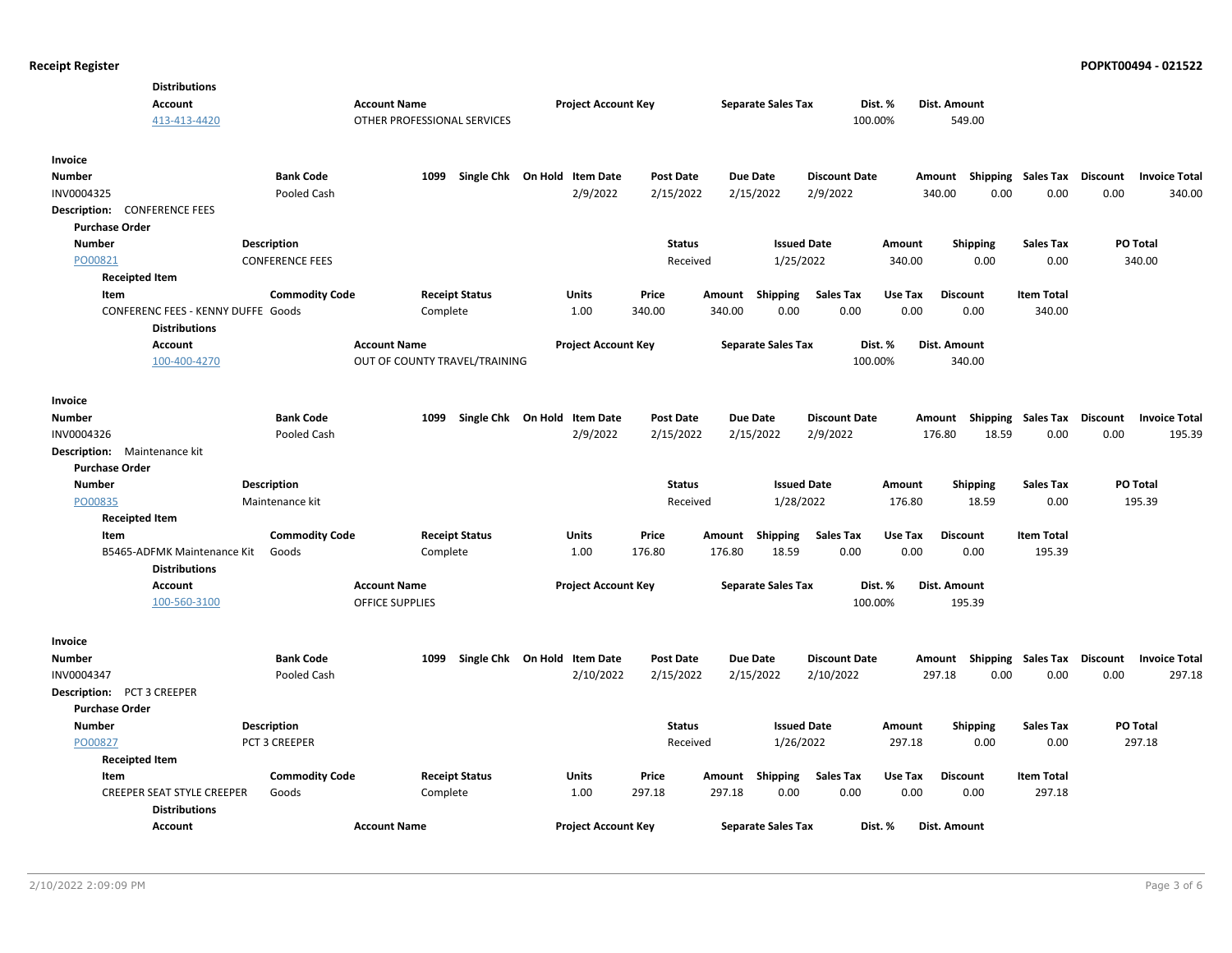| <b>Receipt Register</b> |                                           |                            |                                                  |                              |                            |                            |                  |        |                           |                          |                               |                              |                             |                       | POPKT00494 - 021522  |
|-------------------------|-------------------------------------------|----------------------------|--------------------------------------------------|------------------------------|----------------------------|----------------------------|------------------|--------|---------------------------|--------------------------|-------------------------------|------------------------------|-----------------------------|-----------------------|----------------------|
|                         | 230-623-5711                              |                            | PURCHASE OF SMALL EQUIPMENT                      |                              |                            |                            |                  |        |                           |                          | 100.00%                       | 297.18                       |                             |                       |                      |
| <b>Vendor Number</b>    | <b>Vendor DBA</b>                         |                            |                                                  |                              |                            |                            |                  |        |                           |                          | <b>Vendor Total Discount:</b> |                              | 0.00                        | <b>Invoice Total:</b> | 35.37                |
| 00216                   | <b>OFFICE DEPOT</b>                       |                            |                                                  |                              |                            |                            |                  |        |                           |                          |                               |                              |                             |                       |                      |
| Invoice                 |                                           |                            |                                                  |                              |                            |                            |                  |        |                           |                          |                               |                              |                             |                       |                      |
| <b>Number</b>           |                                           | <b>Bank Code</b>           | 1099                                             | Single Chk On Hold Item Date |                            |                            | <b>Post Date</b> |        | <b>Due Date</b>           | <b>Discount Date</b>     |                               | Amount                       | Shipping Sales Tax Discount |                       | <b>Invoice Total</b> |
| 224867168001            |                                           | Pooled Cash                |                                                  |                              |                            | 2/9/2022                   | 2/9/2022         |        | 2/9/2022                  | 2/9/2022                 |                               | 35.37                        | 0.00<br>0.00                | 0.00                  | 35.37                |
|                         | <b>Description:</b> Grand Jury Supplies   |                            |                                                  |                              |                            |                            |                  |        |                           |                          |                               |                              |                             |                       |                      |
| <b>Purchase Order</b>   |                                           |                            |                                                  |                              |                            |                            |                  |        |                           |                          |                               |                              |                             |                       |                      |
| <b>Number</b>           |                                           | <b>Description</b>         |                                                  |                              |                            |                            | <b>Status</b>    |        | <b>Issued Date</b>        |                          | Amount                        | <b>Shipping</b>              | <b>Sales Tax</b>            |                       | <b>PO Total</b>      |
| PO00826                 |                                           | <b>Grand Jury Supplies</b> |                                                  |                              |                            |                            | Received         |        | 1/26/2022                 |                          | 35.37                         | 0.00                         | 0.00                        |                       | 35.37                |
|                         | <b>Receipted Item</b>                     |                            |                                                  |                              |                            |                            |                  |        |                           |                          |                               |                              |                             |                       |                      |
| Item                    |                                           | <b>Commodity Code</b>      |                                                  | <b>Receipt Status</b>        |                            | Units                      | Price            | Amount | <b>Shipping</b>           | <b>Sales Tax</b>         | Use Tax                       | <b>Discount</b>              | <b>Item Total</b>           |                       |                      |
|                         | Astrobrights Paper, 8.5" x 11, Rock Goods |                            | Complete                                         |                              |                            | 1.00                       | 8.29             | 8.29   | 0.00                      | 0.00                     | 0.00                          | 0.00                         | 8.29                        |                       |                      |
|                         |                                           |                            |                                                  |                              |                            | Vendor Part Number: 458051 |                  |        |                           |                          |                               |                              |                             |                       |                      |
|                         | <b>Distributions</b>                      |                            |                                                  |                              |                            |                            |                  |        |                           |                          |                               |                              |                             |                       |                      |
|                         | <b>Account</b>                            |                            | <b>Account Name</b>                              |                              |                            | <b>Project Account Key</b> |                  |        | <b>Separate Sales Tax</b> |                          | Dist. %                       | Dist. Amount                 |                             |                       |                      |
|                         | 100-475-3130                              |                            | <b>GRAND JURY EXPENSE</b>                        |                              |                            |                            |                  |        |                           |                          | 100.00%                       | 8.29                         |                             |                       |                      |
|                         | <b>Receipted Item</b>                     |                            |                                                  |                              |                            |                            |                  |        |                           |                          |                               |                              |                             |                       |                      |
| Item                    |                                           | <b>Commodity Code</b>      |                                                  | <b>Receipt Status</b>        |                            | Units                      | Price            |        | Amount Shipping           | <b>Sales Tax</b>         | Use Tax                       | <b>Discount</b>              | <b>Item Total</b>           |                       |                      |
|                         | Nestlé Pure Life Purified Water Ca Goods  |                            | Complete                                         |                              |                            | 3.00                       | 7.03             | 21.09  | 0.00                      | 0.00                     | 0.00                          | 0.00                         | 21.09                       |                       |                      |
|                         |                                           |                            |                                                  |                              | <b>Vendor Part Number:</b> | 620007                     |                  |        |                           |                          |                               |                              |                             |                       |                      |
|                         | <b>Distributions</b>                      |                            |                                                  |                              |                            |                            |                  |        |                           |                          |                               |                              |                             |                       |                      |
|                         | <b>Account</b><br>100-475-3130            |                            | <b>Account Name</b><br><b>GRAND JURY EXPENSE</b> |                              |                            | <b>Project Account Key</b> |                  |        | <b>Separate Sales Tax</b> |                          | Dist. %<br>100.00%            | <b>Dist. Amount</b><br>21.09 |                             |                       |                      |
|                         |                                           |                            |                                                  |                              |                            |                            |                  |        |                           |                          |                               |                              |                             |                       |                      |
|                         | <b>Receipted Item</b>                     |                            |                                                  |                              |                            |                            |                  |        |                           |                          |                               |                              |                             |                       |                      |
| Item                    | Vitality Colors Pastel Plus MultiUs Goods | <b>Commodity Code</b>      | Complete                                         | <b>Receipt Status</b>        |                            | Units<br>1.00              | Price<br>5.99    | 5.99   | Amount Shipping<br>0.00   | <b>Sales Tax</b><br>0.00 | Use Tax<br>0.00               | <b>Discount</b><br>0.00      | <b>Item Total</b><br>5.99   |                       |                      |
|                         |                                           |                            |                                                  |                              | <b>Vendor Part Number:</b> | 544220                     |                  |        |                           |                          |                               |                              |                             |                       |                      |
|                         | <b>Distributions</b>                      |                            |                                                  |                              |                            |                            |                  |        |                           |                          |                               |                              |                             |                       |                      |
|                         | Account                                   |                            | <b>Account Name</b>                              |                              |                            | <b>Project Account Key</b> |                  |        | <b>Separate Sales Tax</b> |                          | Dist. %                       | Dist. Amount                 |                             |                       |                      |
|                         | 100-475-3130                              |                            | <b>GRAND JURY EXPENSE</b>                        |                              |                            |                            |                  |        |                           |                          | 100.00%                       | 5.99                         |                             |                       |                      |
| <b>Vendor Number</b>    | <b>Vendor DBA</b>                         |                            |                                                  |                              |                            |                            |                  |        |                           |                          | <b>Vendor Total Discount:</b> |                              | 0.00                        | <b>Invoice Total:</b> | 12,212.19            |
| <b>VEN02917</b>         | The Roof Doctor                           |                            |                                                  |                              |                            |                            |                  |        |                           |                          |                               |                              |                             |                       |                      |
| Invoice                 |                                           |                            |                                                  |                              |                            |                            |                  |        |                           |                          |                               |                              |                             |                       |                      |
| <b>Number</b>           |                                           | <b>Bank Code</b>           | 1099                                             | Single Chk On Hold Item Date |                            |                            | <b>Post Date</b> |        | <b>Due Date</b>           | <b>Discount Date</b>     |                               | Amount                       | Shipping Sales Tax Discount |                       | <b>Invoice Total</b> |
| INV0004328              |                                           | Pooled Cash                | Y                                                |                              |                            | 2/9/2022                   | 2/15/2022        |        | 2/15/2022                 | 2/9/2022                 |                               | 12,212.19                    | 0.00<br>0.00                | 0.00                  | 12,212.19            |
|                         | Description: LAKE FANNIN LODGE            |                            |                                                  |                              |                            |                            |                  |        |                           |                          |                               |                              |                             |                       |                      |
| <b>Purchase Order</b>   |                                           |                            |                                                  |                              |                            |                            |                  |        |                           |                          |                               |                              |                             |                       |                      |
| <b>Number</b>           |                                           | <b>Description</b>         |                                                  |                              |                            |                            | <b>Status</b>    |        | <b>Issued Date</b>        |                          | Amount                        | <b>Shipping</b>              | <b>Sales Tax</b>            |                       | PO Total             |
| PO00843                 |                                           | LAKE FANNIN LODGE          |                                                  |                              |                            |                            | Received         |        | 2/9/2022                  |                          | 12,212.19                     | 0.00                         | 0.00                        |                       | 12,212.19            |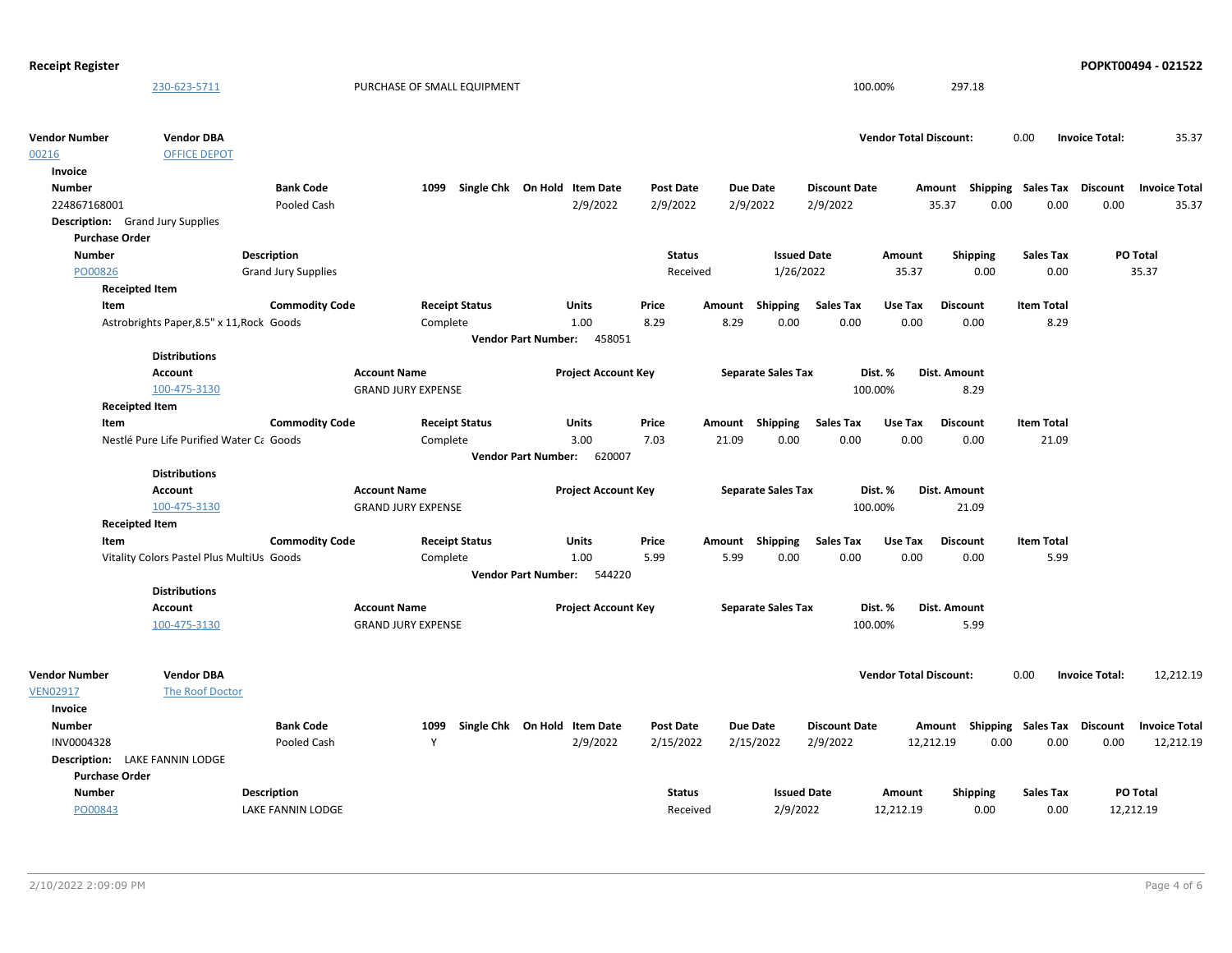| <b>Receipted Item</b>           |                                    |                           |                       |                              |                  |               |                           |                      |                               |                  |                    |                       |                      |
|---------------------------------|------------------------------------|---------------------------|-----------------------|------------------------------|------------------|---------------|---------------------------|----------------------|-------------------------------|------------------|--------------------|-----------------------|----------------------|
| Item                            |                                    | <b>Commodity Code</b>     | <b>Receipt Status</b> | Units                        | Price            |               | Amount Shipping           | <b>Sales Tax</b>     | Use Tax                       | <b>Discount</b>  | <b>Item Total</b>  |                       |                      |
|                                 | ROOF FOR LODGE AT LAKE FANNI Goods |                           | Complete              | 1.00                         | 12,212.19        | 12,212.19     | 0.00                      | 0.00                 | 0.00                          | 0.00             | 12,212.19          |                       |                      |
|                                 | <b>Distributions</b>               |                           |                       |                              |                  |               |                           |                      |                               |                  |                    |                       |                      |
| <b>Account</b>                  |                                    | <b>Account Name</b>       |                       | <b>Project Account Key</b>   |                  |               | <b>Separate Sales Tax</b> |                      | Dist. %                       | Dist. Amount     |                    |                       |                      |
|                                 | 850-520-4505                       | <b>ROOF REPAIR</b>        |                       |                              |                  |               |                           | 100.00%              |                               | 12,212.19        |                    |                       |                      |
| <b>Vendor Number</b>            | <b>Vendor DBA</b>                  |                           |                       |                              |                  |               |                           |                      | <b>Vendor Total Discount:</b> |                  | 0.00               | <b>Invoice Total:</b> | 700.21               |
| <b>VEN02991</b><br><b>ULINE</b> |                                    |                           |                       |                              |                  |               |                           |                      |                               |                  |                    |                       |                      |
| Invoice                         |                                    |                           |                       |                              |                  |               |                           |                      |                               |                  |                    |                       |                      |
| <b>Number</b>                   |                                    | <b>Bank Code</b>          | 1099                  | Single Chk On Hold Item Date | <b>Post Date</b> |               | <b>Due Date</b>           | <b>Discount Date</b> |                               | Amount           | Shipping Sales Tax | <b>Discount</b>       | <b>Invoice Total</b> |
| 144096916                       |                                    | Pooled Cash               |                       | 2/9/2022                     | 2/15/2022        |               | 2/15/2022                 | 2/9/2022             |                               | 590.00<br>110.21 | 0.00               | 0.00                  | 700.21               |
| Description: LADDERS            |                                    |                           |                       |                              |                  |               |                           |                      |                               |                  |                    |                       |                      |
| <b>Purchase Order</b>           |                                    |                           |                       |                              |                  |               |                           |                      |                               |                  |                    |                       |                      |
| <b>Number</b>                   | <b>Description</b>                 |                           |                       |                              |                  | <b>Status</b> | <b>Issued Date</b>        |                      | Amount                        | <b>Shipping</b>  | <b>Sales Tax</b>   | PO Total              |                      |
| PO00814                         | LADDERS                            |                           |                       |                              |                  | Received      | 1/21/2022                 |                      | 590.00                        | 110.21           | 0.00               | 700.21                |                      |
| <b>Receipted Item</b>           |                                    |                           |                       |                              |                  |               |                           |                      |                               |                  |                    |                       |                      |
| Item                            |                                    | <b>Commodity Code</b>     | <b>Receipt Status</b> | Units                        | Price            |               | Amount Shipping           | <b>Sales Tax</b>     | Use Tax                       | <b>Discount</b>  | <b>Item Total</b>  |                       |                      |
| LADDER                          | Goods                              |                           | Complete              | 1.00                         | 155.00           | 155.00        | 0.00                      | 0.00                 | 0.00                          | 0.00             | 155.00             |                       |                      |
|                                 | <b>Distributions</b>               |                           |                       |                              |                  |               |                           |                      |                               |                  |                    |                       |                      |
| Account                         |                                    | <b>Account Name</b>       |                       | <b>Project Account Key</b>   |                  |               | <b>Separate Sales Tax</b> |                      | Dist. %                       | Dist. Amount     |                    |                       |                      |
|                                 | 100-409-4500                       | R & M BUILDING            |                       |                              |                  |               |                           | 100.00%              |                               | 155.00           |                    |                       |                      |
| <b>Receipted Item</b>           |                                    |                           |                       |                              |                  |               |                           |                      |                               |                  |                    |                       |                      |
| <b>Item</b>                     |                                    | <b>Commodity Code</b>     | <b>Receipt Status</b> | <b>Units</b>                 | Price            | Amount        | <b>Shipping</b>           | <b>Sales Tax</b>     | Use Tax                       | <b>Discount</b>  | <b>Item Total</b>  |                       |                      |
| LADDER                          | Goods                              |                           | Complete              | 1.00                         | 105.00           | 105.00        | 110.21                    | 0.00                 | 0.00                          | 0.00             | 215.21             |                       |                      |
|                                 | <b>Distributions</b>               |                           |                       |                              |                  |               |                           |                      |                               |                  |                    |                       |                      |
| <b>Account</b>                  |                                    | <b>Account Name</b>       |                       | <b>Project Account Key</b>   |                  |               | <b>Separate Sales Tax</b> |                      | Dist. %                       | Dist. Amount     |                    |                       |                      |
|                                 | 100-409-4500                       | R & M BUILDING            |                       |                              |                  |               |                           | 100.00%              |                               | 215.21           |                    |                       |                      |
| <b>Receipted Item</b>           |                                    |                           |                       |                              |                  |               |                           |                      |                               |                  |                    |                       |                      |
| Item                            |                                    | <b>Commodity Code</b>     | <b>Receipt Status</b> | Units                        | Price            |               | Amount Shipping           | <b>Sales Tax</b>     | Use Tax                       | <b>Discount</b>  | <b>Item Total</b>  |                       |                      |
| LADDERS FOR FACILITY COORD      | Goods<br><b>Distributions</b>      |                           | Complete              | 1.00                         | 330.00           | 330.00        | 0.00                      | 0.00                 | 0.00                          | 0.00             | 330.00             |                       |                      |
| Account                         |                                    | <b>Account Name</b>       |                       | <b>Project Account Key</b>   |                  |               | <b>Separate Sales Tax</b> |                      | Dist. %                       | Dist. Amount     |                    |                       |                      |
|                                 | 100-409-4500                       | <b>R &amp; M BUILDING</b> |                       |                              |                  |               |                           | 100.00%              |                               | 330.00           |                    |                       |                      |
| <b>Packet Totals</b>            |                                    |                           |                       |                              |                  |               |                           |                      |                               |                  |                    |                       |                      |
| Vendors: 8<br>Invoices: 11      |                                    | Purchase Orders: 11       |                       | Amount: 17,411.31            |                  |               |                           |                      |                               |                  |                    |                       |                      |